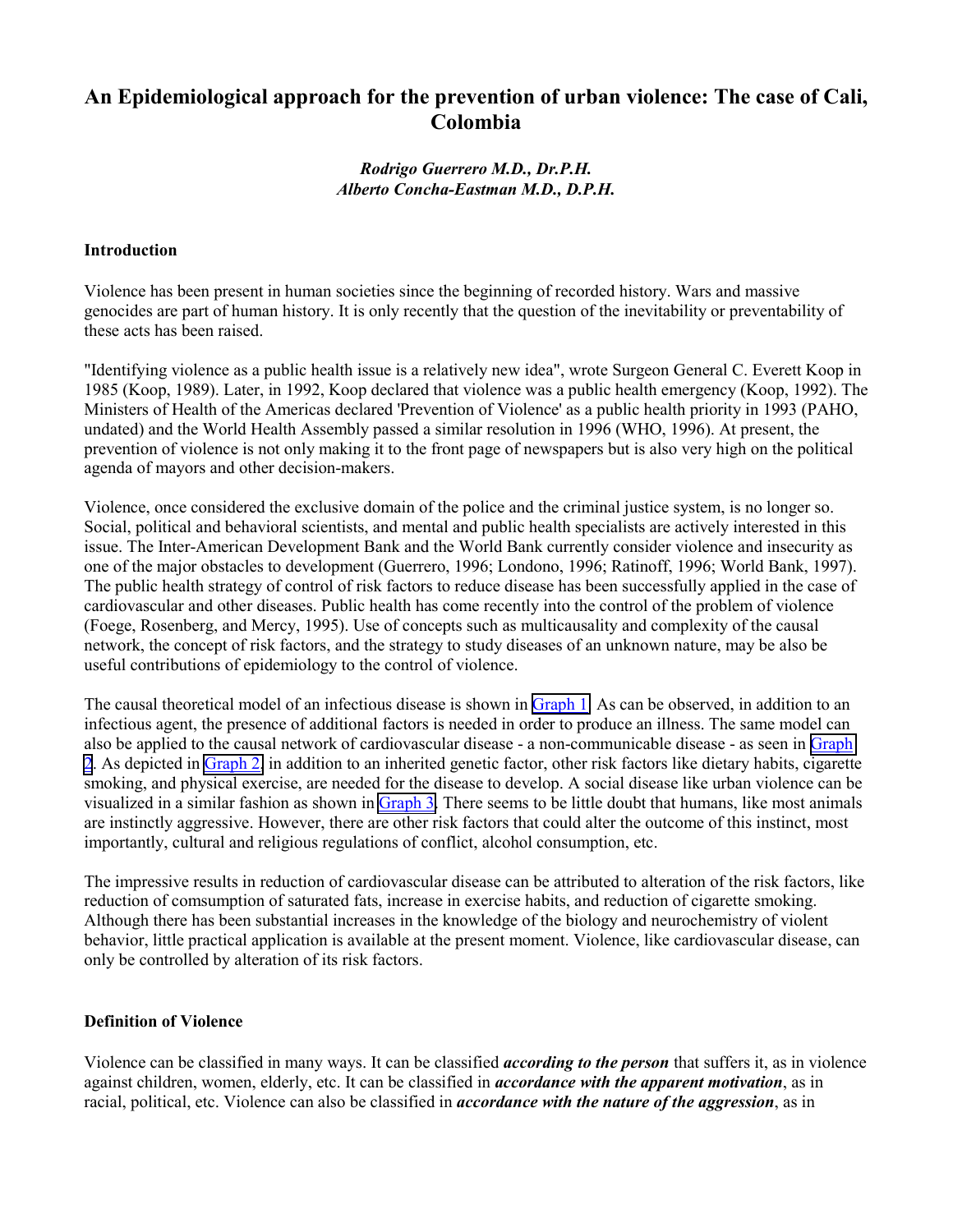physical, psychological, sexual, etc. None of these classifications is better than the other. Each one of these categories is adequate as long as it serves a specific purpose.

There are two categories of violence that have special practical value for public health purposes: *Intentional and non-intentional violence*. In the former are included those injuries resulting from a deliberate act to produce harm. Self-inflicted injuries and death as well as homicides and intentional injuries are included here. While in the latter category are included motor vehicle and other accidents. Both, intentional and non-intentional violence have been causes of political concern recently. Although they share a common strategy, for practical purposes the preventive strategy can be tackled separately.

For public health purposes **violence can defined as the use (or the threat of use) of physical force with the intent to cause harm to oneself or to others**. The two key components of this definition are physical force and the intention to produce harm. As can be easily deduced, this definition excludes other forms of violence like the psychological or sexual that may have special importance in given environments. For example, while in the United States approximately 25,000 homicides occur every year, between 1.8 and 4.0 million women are abused in their homes and nearly three million children are reported abused or neglected (Hofford and Harrell, 1993). Despite this limitation, the above definition of violence is convenient because it can be easily collected from traditional forms of collecting information like death and injury registries.

### **Risk factors for urban violence**

The following are an enumeration of some risk factors that have been known to be related to violent behavior. The list is not exhaustive and the factors were selected among those that could be of special importance in Colombia.

### *Cultural regulation and education*

Culture is probably the most important factor regulating the human aggressive impulse. Society, through cultural attitudes and normative beliefs tends to model the response to conflict. When some kind of reaction is deemed necessary by dispute, the selection of responses is influenced by attitudes toward alternative approaches to conflict resolution. Religious and moral regulations in all societies are powerful deterrents of violent behavior. The lack of influence of the Ten Commandments resulting from desacralization of society has been postulated as an important factor for Colombian violence (De Roux, 1994).

Current literature points to the fact that violent behavior is a learned process that begins at the earliest stages of psycho-social development. Parental behavior and, at a later stage, teacher behavior are important milestones in determining later violent behavior. Inadequate child-rearing practices may convey to children the acceptability and desirability of violence as a normal and expected form of behavior. The role of the family, the role of the mother offering loving care from the very moment after delivery, the role of the father, have been mentioned as crucial for the prevention of youth violence (Prothrow-Stith and Weissman, 1991).

Children may experience violence directly in the form of physical abuse or may witness violence in their neighborhood often involving violence of family acquaintances, which greatly heightens the emotional impact. For example, 17% of a sample of murders occurring in Detroit in 1985 were witnessed by children, and in a quarter of these cases, the victim was a family member (Batchelow and Wicks, 1985).

When there is no credibility of the police or the legal system, responses may go to the application of justice by own hand. These different cultural values have been postulated as an explanation for the differences in homicides rates between the south and the north of the United States.

#### *Consumption of alcohol and other drugs*

Alcohol consumption has been associated with an increase in both homicide and suicide (McGonigal et al., 1993; Rivara et al., 1997). Consumption of alcohol, particularly in the form of "binge drinking", has been associated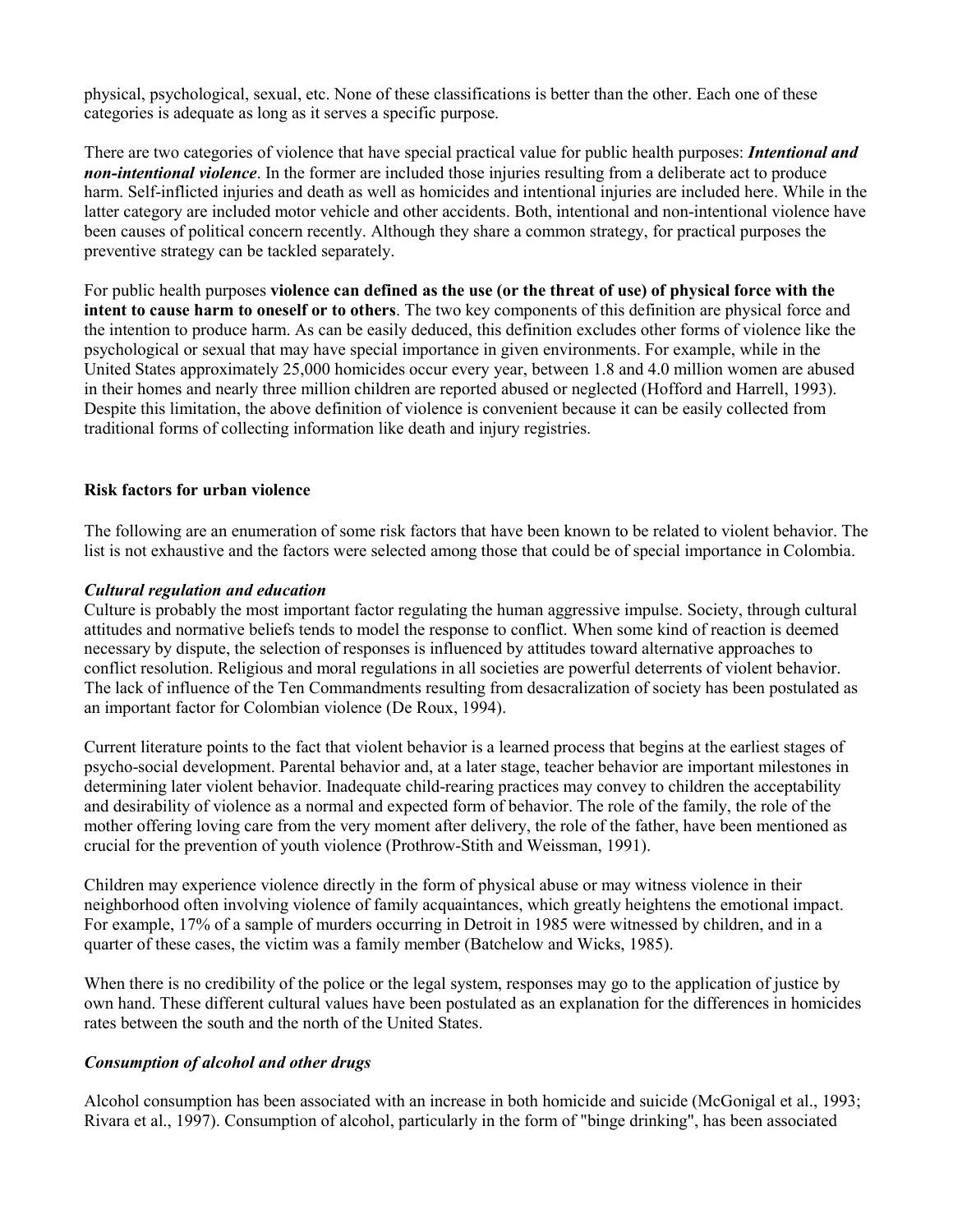with elevated homicide rates. One revision of five homicide studies in the US, showed that between 47 to 68% of the victims had been consuming alcohol (Pernanen, 1991), other studies have shown similar results in aggressors (Wiesczorek, Welte, and Abel, 1990). Blood alcohol levels above 25mg have been found in homicide victims in Colombia (Mora et al., 1994). On the other hand, policies restricting sale of alcoholic beverages after given times at night, have shown the reduction of homicides in Cali, and Bogota, Colombia (Centro de Referencia Nacional sobre violencia, 1994).

The relationship between the consumption of drugs different from alcohol and violence has been less explored but there are several studies indicating that use of cocaine (Hanzlick and Gowitt, 1991) and opiods (Hammersley et al., 1984) are also associated with violent behavior and crime.

#### *Violence in the media*

By the time a typical adolescent graduates from high school in the US, he or she will have been exposed to 18,000 murders and 800 suicides on the television screen. For the American Society of Psychology, there is no doubt that violence in the media stimulates violent behavior, particularly in the young (Donnerstein, Slaby, and Eron, 1994). Media display of violence is a risk factor for violent behavior at least in young children. Media can also teach that violence is a normal way of solving conflicts and also contribute to desensitization of children to violent acts. The recent killing of a rap personality brought attention to the violence-stimulating role of some of the lyrics and music to which youngsters are exposed.

There are ways in which emotions such as anxiety and anger can be adequately portrayed without stimulating violence and similarly violence in the news if adequately framed do not stimulate violent behavior (PAHO, 1996).

#### *Firearms*

Firearms themselves are not a risk factor for violence but for injuries and death resulting from violent behavior. There seems to be no doubt that the proliferation of firearms in the civilian population is associated with increased homicide rates. In the U.S., firearms cause 80% of the homicides in young people and the observed increment in youth homicides is due to firearms since the other types of homicides have remained constant (Carter Center, 1994). Possession of firearms in the household increases almost three times the risk of dying from firearm injuries (Kellerman et al., 1993). The purchase of a handgun has been associated with a four-fold increase in the risk of suicide, for as long as six years after the purchase (Wintemute et al., 1999). Abundant firearms, remaining from armed conflicts, have been postulated as an explanation for the very high and rising homicide rates after the peace agreements signed in EL Salvador (Cruz, 1997). Control in the carrying of firearms has reduced the number of homicides in Cali and Bogota (Centro de Referencia Nacional sobre violencia, 1996; Villaveces et al., 2000).

#### **The DESEPAZ program in Cali**

#### **Background**

Cali is Colombia's second largest city. It is an industrial and agricultural city located in the south-west of the country, in the middle of a rich and fertile valley. It has been well known for the civic mindedness of its people and for the numerous foundations and civic organizations devoted to the improvement of the social conditions of the area. Cali is also known for the high degree of collaboration between the public and private sectors - promoted mostly by the local public university.

Communicable diseases and diarrhea were no longer the main health issue in Cali in 1992, when the new Mayor, a physician, was elected. In contrast, the homicide rates had gone from 23 to 90 homicides per hundred thousand population (phtp), in the 10-year period between 1983 and 1993. Homicides and motor vehicle deaths had become the first cause of death in the general population. This significant rise in the rate of crime was accompanied by the public perception of violence and insecurity as the most serious problem in the city. Interestingly, even the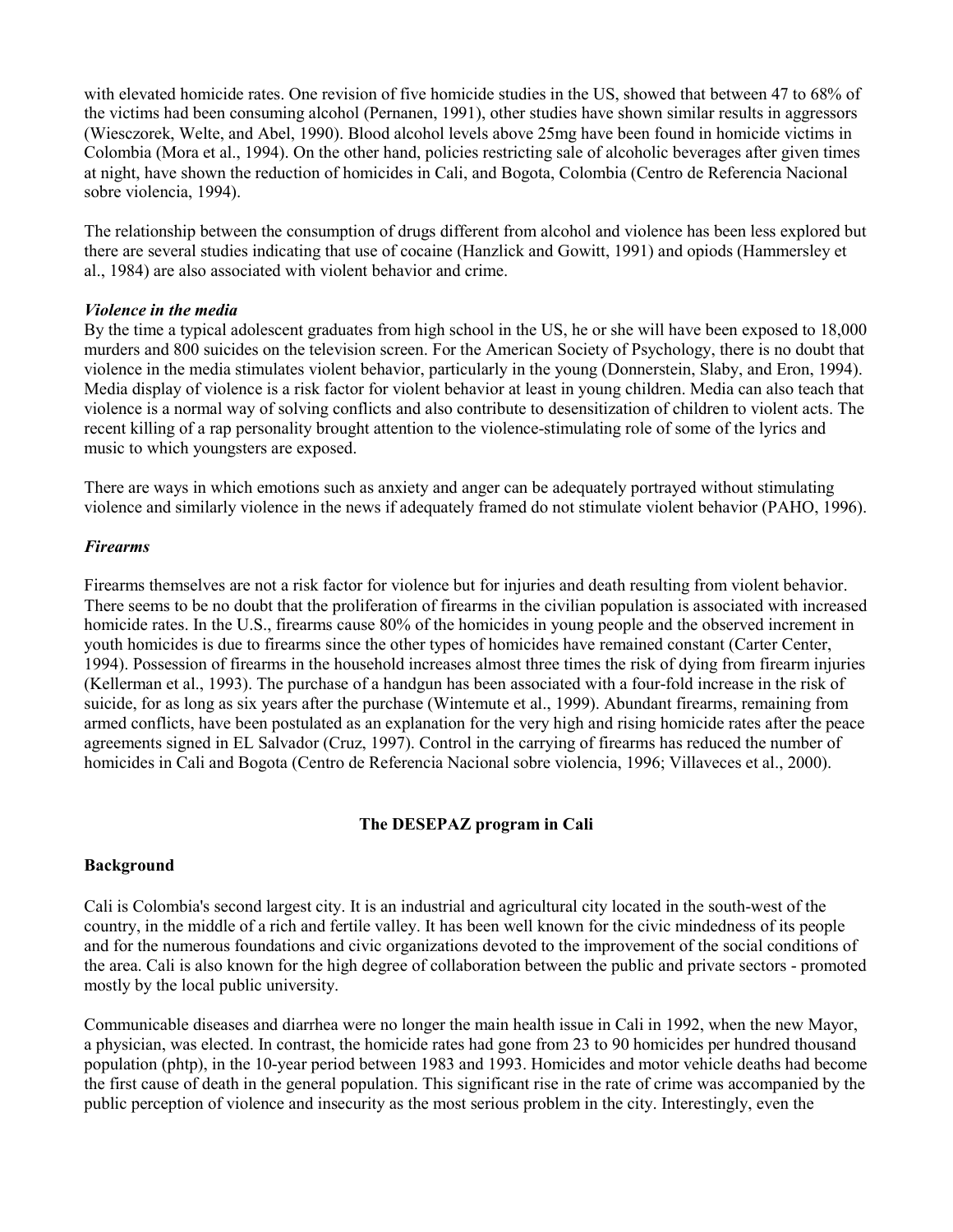poorest people mentioned violence as having priority over other traditionally important issues like unemployment (that was nine percent in 1993) and cost of food.

Because of the above reasons, the Mayor (co-author of this paper), chose the reduction of violence and improvement of public safety as the main issue of his political agenda, when campaigning for office as mayor of Cali, in 1992. Once elected, he chose a group of people that included the spectrum of the political forces operating in the city. Demobilized guerrillas, representatives of the labor unions, members of the Catholic Church, and leaders of the private sector, were asked to design a policy and a strategy to deal with the problem of urban violence. After three months of work, the group suggested the organization of the program, DESEPAZ, an acronym for the Spanish words DEsarrollo (development) SEguridad (public safety) and PAZ (peace). After several months of joint work together with administration officials, the group had a program that was submitted for approval to the City Council. Once approved it was given ample exposure in media and in private sessions.

# **Guiding principles**

# *Multi-causality*

Violence was visualized as the expression of diverse and complex social processes that produced a similar outcome, a homicide or an injury. As a consequence, it was not possible to find a single cause that could explain the complete violence picture of the city. A corollary of this principle was that multiple interventions should be designed in order to have a significant impact.

### *Research*

Interventions should be based on scientific research. At that time there was significant disagreement among the different authorities on the number of homicides, since police data did not coincide with data from other sources. There was no information about the simplest descriptive aspects of violence in the city, such as the profiles of the victims and perpetrators and the specific circumstances in which crimes took place. The contribution of drug traffic and organized crime to the city's violence was completely unknown. It was agreed that a system to provide accurate and timely crime information was crucial.

#### *Prevention*

Prevention of violence is a priority. It was decided that prevention should be prioritized even though it was accepted that traditional control measures were also needed. The extraordinarily high levels of violence in the city called for prevention as the main strategy since traditional methods like increasing the number of police or increasing the number of incarcerated criminal were not possible.

#### *Community empowerment*

Citizens must participate in efforts to reduce violence. It was necessary to change the traditional way of thinking in Colombia, according to which, crime is the Police's business. The Mayor started an effort to encourage the involvement of all citizens and community organizations in the solution of the problem. Empowering the community was a key strategy to improve public safety. Violence and crime were considered to be too important to be left in the hands of the police and military alone.

# *Tolerance*

A climate of tolerance and respect in others rights, as a base for peaceful living, should be actively promoted by the administration. Education on human rights and constitutional obligations should be disseminated.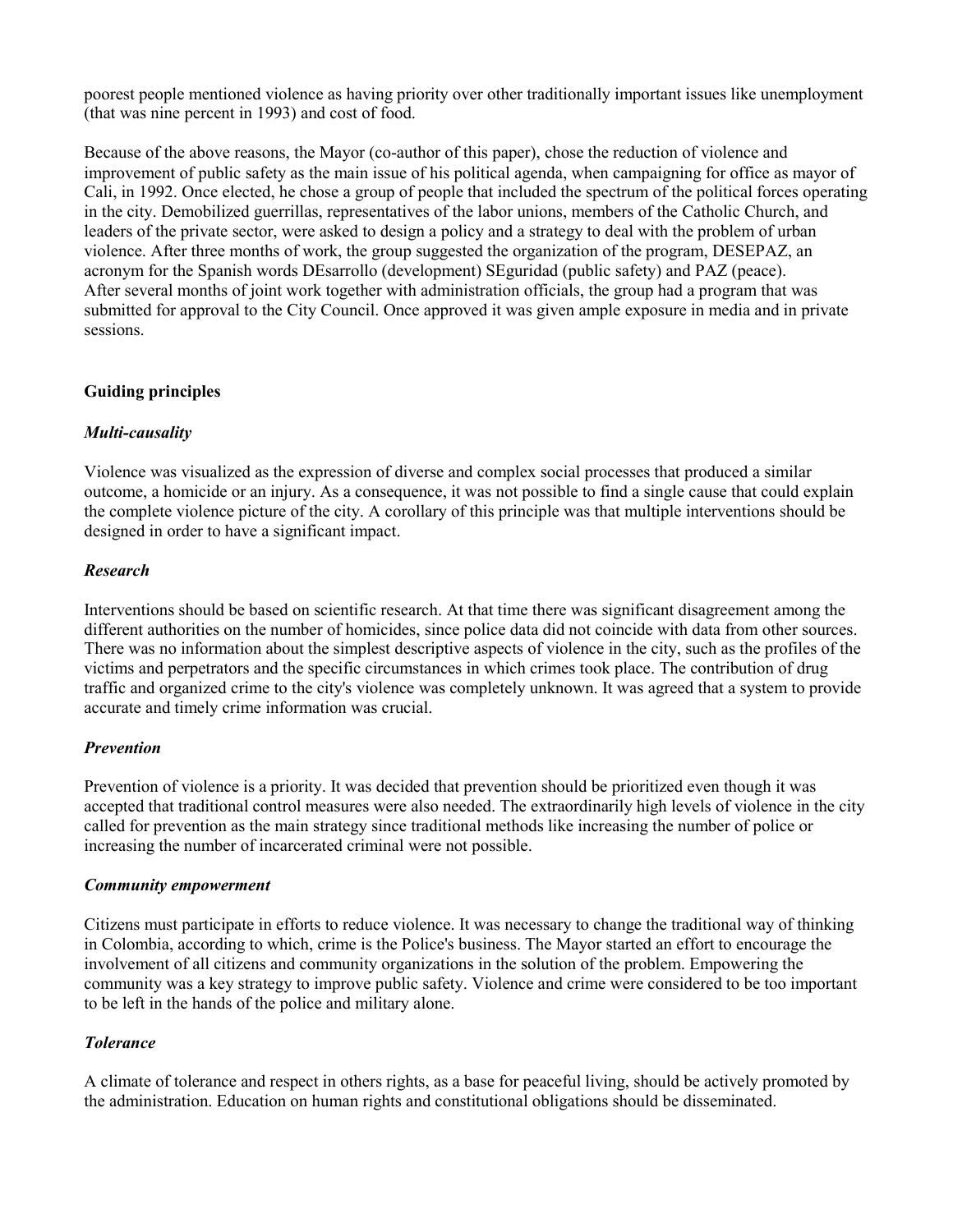# *Equity*

Social equity is a pre-requisite for peace. It was decided that special effort was to be made to correct the existing inequalities in education, environmental sanitation, low income housing, etc. as conditions that had to be corrected if a healthy social climate was to be created for Cali.

#### **Strategic Areas**

#### *Epidemiology of violence*

A Committee was created under the direction of an epidemiologist, with representatives of the Police, Judiciary, Forensic Medicine, Health and Human Rights. This group held weekly meetings in order to analyze and reach consensus on the occurrences of crime in the previous week and to prepare a report for Municipal Security Council that met every Thursday. One of the first tasks of the group was to reach an operational definitions for each of the variables of crime. The committee soon discovered that police records included only the body count of those collected by them on the streets; therefore the injured that died later at the hospital were not recorded. On the other hand, according to judiciary data, those injured outside Cali who had been brought in search of medical assistance and died within the city limits were counted as if the crime had taken place in Cali. To make matters worse, it was discovered that according to Death Certificates, a substantial number of intentional homicides were classified as having an undetermined cause of death, as if authorities had been unable to determine whether the death had been intentional or accidental. Previous discord in reconciling data disappeared with the operation of the Committee.

#### *Law enforcement*

In an effort to improve the effectiveness of law enforcement agents and restore trust between them and the citizens, the following projects were implemented:

#### *Improvement of the Police*

Although both the Police and the Judiciary institutions are financed and directed by the central government, the municipality decided to invest in their development and improvement at the local level.

As an example, high-rank police officials who earned meager salaries, had to choose between very low quality housing for their families and accepting the "generous offer" of expensive houses or apartments from drug lords, thus initiating a process of corruption. As soon as this situation was identified, the city government initiated a program, with active participation of the private sector of the city, to build enough good quality homes for police officials. An effort was also made to help patrol officers to get or build their homes.

Having established the fact that approximately fifty percent of the street patrol officers had not completed high school, the municipality started a program, with active support of the Police authorities from Bogota, that allowed all members of the Police to complete their high school within two years.

In addition, a special training program on human rights, on the Colombian Constitution and on specific skills related to their job, was carried out to improve the performance of police agents. Six Family Judiciary Precincts were created in the city to help in the solution of family violence.

#### *City Security Councils*

To achieve proper coordination and maximum efficiency in the use of resources, the Mayor presided over a weekly meeting of the heads of all the institutions involved in law enforcement (police, army, courts, etc.). In these meetings the statistical information of the violent deaths of the past week were analyzed and plans coordinated for law enforcement action.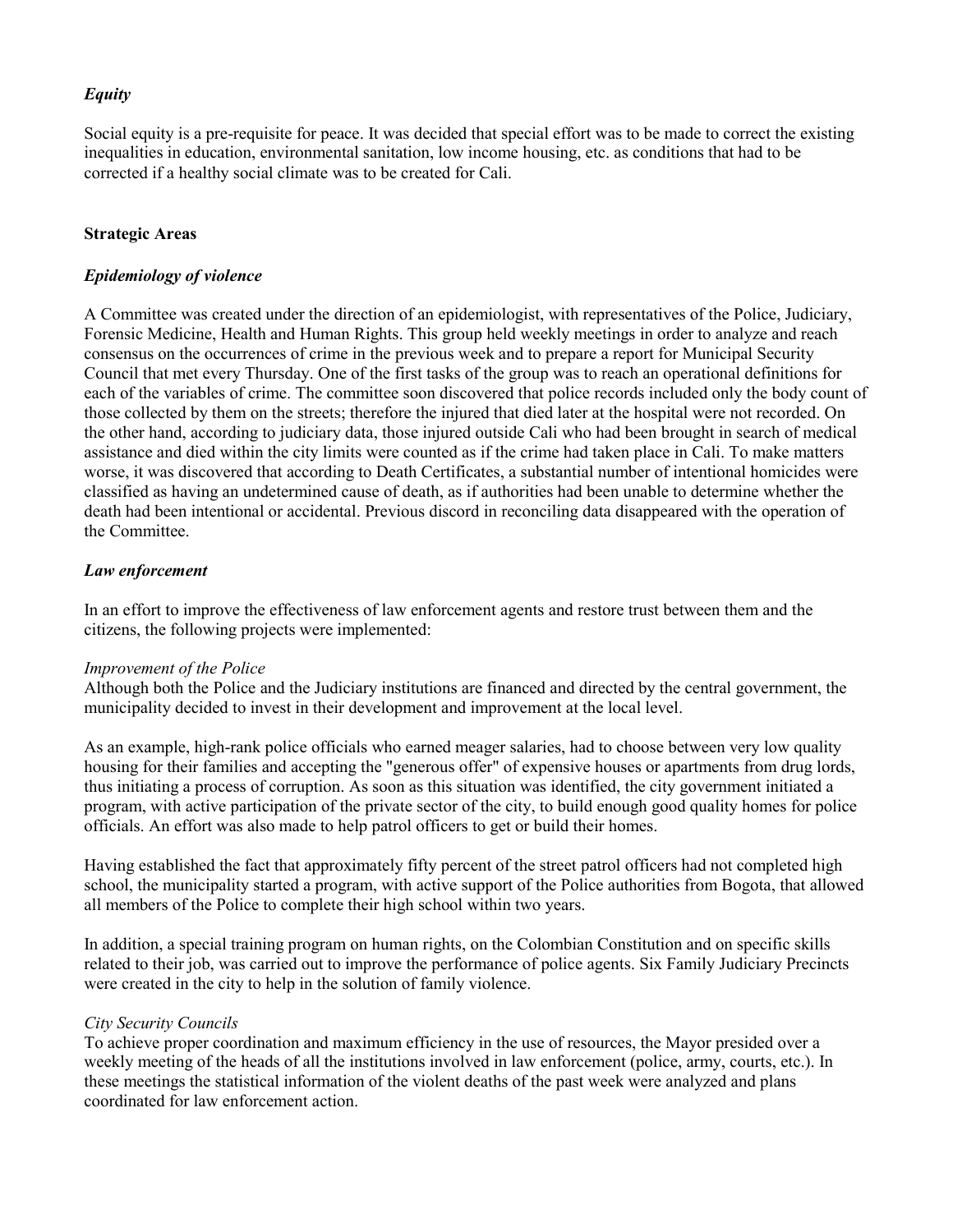### *Community Security Councils*

At the request of citizens and community and neighborhood leaders, special private meetings were organized with the local law enforcement agents to discuss specific safety related issues and plan interventions. This proved to be an effective way of restoring trust between citizens and authorities. As a result, citizens started to provide information about criminals.

#### *Improvement of Justice*

Several activities were carried out to improve the functioning of the Judiciary. The most important were:

- 1. Six Family Precincts, headed by a family lawyer with specialization in family issues, were opened during the Mayor's tenure. All of them were provided with multidisciplinary teams (social workers, forensic doctors, and psychologists) to support the lawyer's work and engage in prevention of family violence.
- 2. "Casas de Paz", or Houses of Peace, are buildings where all the public institutions involved in public safety (Police, Courts, Family Precincts, etc.) establish their headquarters. The first "House of Peace" was inaugurated in the largest poverty-stricken area of the city. This house offered the opportunity to enhance personal contact among staff members of different institutions and proved to be effective in enhancing cooperation, coordination, and effectiveness in their work. Another House of Peace was built later in other deprived area of the city. The Houses of Peace have been adopted in other cities of Colombia as a successful model of taking justice nearer to the people.
- 3. Ten local communities were provided with "conciliation centers" where advanced undergraduate law students helped them solve their conflicts before they officially entered the legal system.
- 4. Twenty local communities were provided with legal offices where advanced law students helped people solve legal problems.
- 5. A computer network was set up between courts, police, and other law enforcement agencies to improve their communication and performance.
- 6. Crime Investigation brigades. The statistical analysis of crime revealed that only eight percent of murderers were identified. Special brigades for the investigation of murders were created and trained. As a result, at the end of the Mayor's tenure, 18% of the perpetrators of crime were identified.

# *Legal actions*

#### *Restrictions on alcohol sales (Ley semi-seca)*

Alcohol production is a monopoly and the main source of revenue for the states in Colombia and alcohol consumption is a distinct cultural Colombian habit for celebrations. Early epidemiological data showed that almost two thirds of homicides took place during late evening and early morning hours, particularly during weekends, and autopsies studies revealed that 26% of the victims of violent deaths were intoxicated with alcohol. On account of these facts, the city government established the "ley semi seca" (semi-dry law) by ordering to close bars and discotheques at 1 a.m. on weekdays, and 2 a.m. on Fridays and Saturdays. Earlier, they were open throughout the night. The reduction in the number of injuries reported by hospital and traffic authorities were so obvious that the measure could be retained despite the initial opposition of the owners of liquor selling places.

#### *Restrictions on weapon carrying permits*

DESEPAZ data indicated that firearms caused approximately 80% of the homicides in the city. Permission was obtained from the Ministry of Defense in order to forbid the use of permits to carry firearms on those occasions indicated by descriptive epidemiological analysis. For example, during weekends that coincided with payroll payment, and on certain other dates, like Mothers day, Halloween, Christmas and New Year's eve, the carrying of firearms was prohibited. There was considerable discussion of the benefits of this selective disarmament policy. It is culturally acceptable in Colombia to carry firearms for self-protection, an idea endorsed by the military - the only ones authorized to manufacture and sell firearms in the country. Whenever disarmament was applied, results were so impressive that discontent was overcome by public acceptance of the policy.

#### *Social development*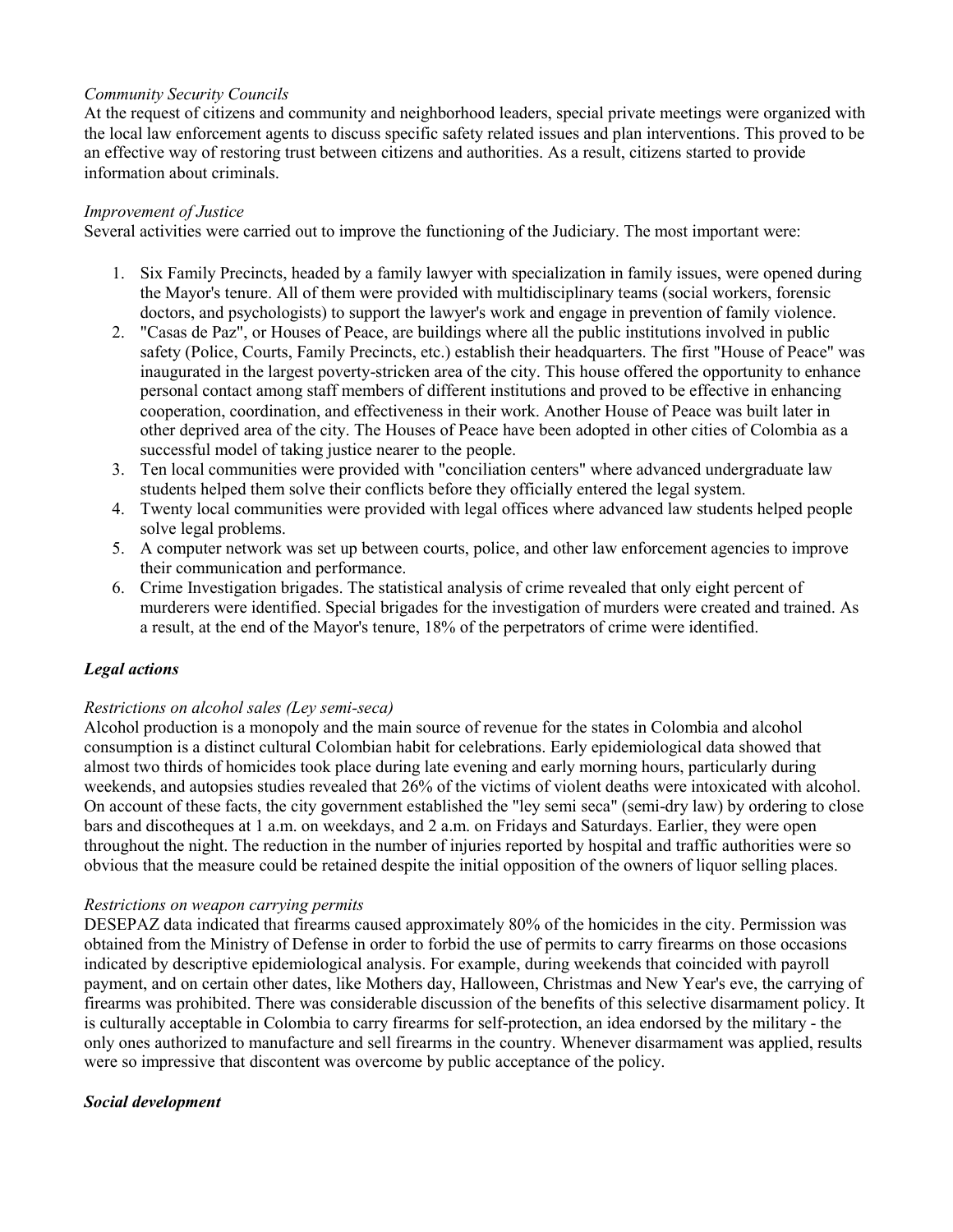### *Employment*

A micro-enterprise development program was carried out all over the city to provide small business owners with - 1) Business management training workshops, 2) Individual Tutoring, and 3) Credit [\(Footnote 1\)](http://www.jhpdc.unc.edu/Journal41/#Foot1). Job oriented training centers were established to provide training in specific skills according to the specific demand for labor: car and motorcycle mechanics, care of children and elderly, hotel maids, restaurant waiters/waitresses, garment industry workers, etc.

### *Education*

At the beginning of the Mayor's tenure, there was a shortage of 25.000 primary school openings in the city; 40,000 new openings were created such that 100% coverage for public primary education was insured for the next few years.

Improvement of the quality of education through the creation of six "Didactic Centers" in poor neighborhoods: These are centers that provide: 1) Homework rooms with libraries and tutors, 2) Computer Rooms, 3) Typing class rooms, 4) Television and VCR, and 5) Conference rooms. Local schools can rent the facilities for computer or typing classes, as well as for special presentations, and children may register to go every day to do their homework. The "Didactic Centers" organize special educational/recreational activities after school and during school vacation periods such as art, reading, poetry, etc.

Five new high schools were opened and a plan was formulated to achieve total coverage in secondary education within the next five years.

#### *Self-built housing*

The largest public housing project in the history of Colombia was launched through the construction of "Ciudadela Desepaz". This is an urban development project to help 28.000 minimum wage families build their own houses (Footnote 2). The Ciudadela Desepaz is totally planned development, with streets, sanitary infrastructure, schools, health services, churches, and six square meters of park per inhabitant. In addition to the Ciudadela Desepaz, another 12,000 houses were built for families who live on less than two minimum wages, for a total of 40,000 houses for the poor.

#### *Improvement of social cohesion and political empowerment of citizens*

#### *Education for peace*

A wide array of educational commercials about peaceful coexistence, civic education, tolerance, and responsible behavior were broadcast through the local television channel. A mass media campaign was launched with collaboration of the private sector to educate Cali citizens on tolerance and respect. Benito Juarez aphorism, "Peace is respect of the others rights" was the motto of this campaign.

# *Children Friends of Peace*

Given the fact that more than 80% of murders were committed with firearms as well as the need to restrict permission to carry firearms, the City Government launched a special program to raise awareness about this issue. The program was called "Children Friends of Peace". It consisted of inviting children to give up their war toys in exchange for: 1) free admittance to the City's recreational facilities for one year; 2) training workshops on civic education and peace; 3) a huge party in the City's largest and best furnished park, with clowns, puppets, excellent raffles, etc.

#### *Community Government Councils*

As a strategy to enhance political empowerment and participation at the local level, the Mayor established periodic public meetings of the Mayor and all members of his Cabinet (Footnote 3), with leaders and citizens of each commune, called "Community Government Councils". Meetings took place every Monday, from 7 to 9 p.m. They were held in churches, or theaters, or school auditoriums. The average attendance was about 200 to 300 people, although at times there were as many as 700 or 800. One week before the Community Government Council, the Mayor's private secretary held a preparatory meeting with both political and non-political leaders of the community (Parent-Teachers-Associations, youth groups, senior citizens' groups, religious groups, etc.), to set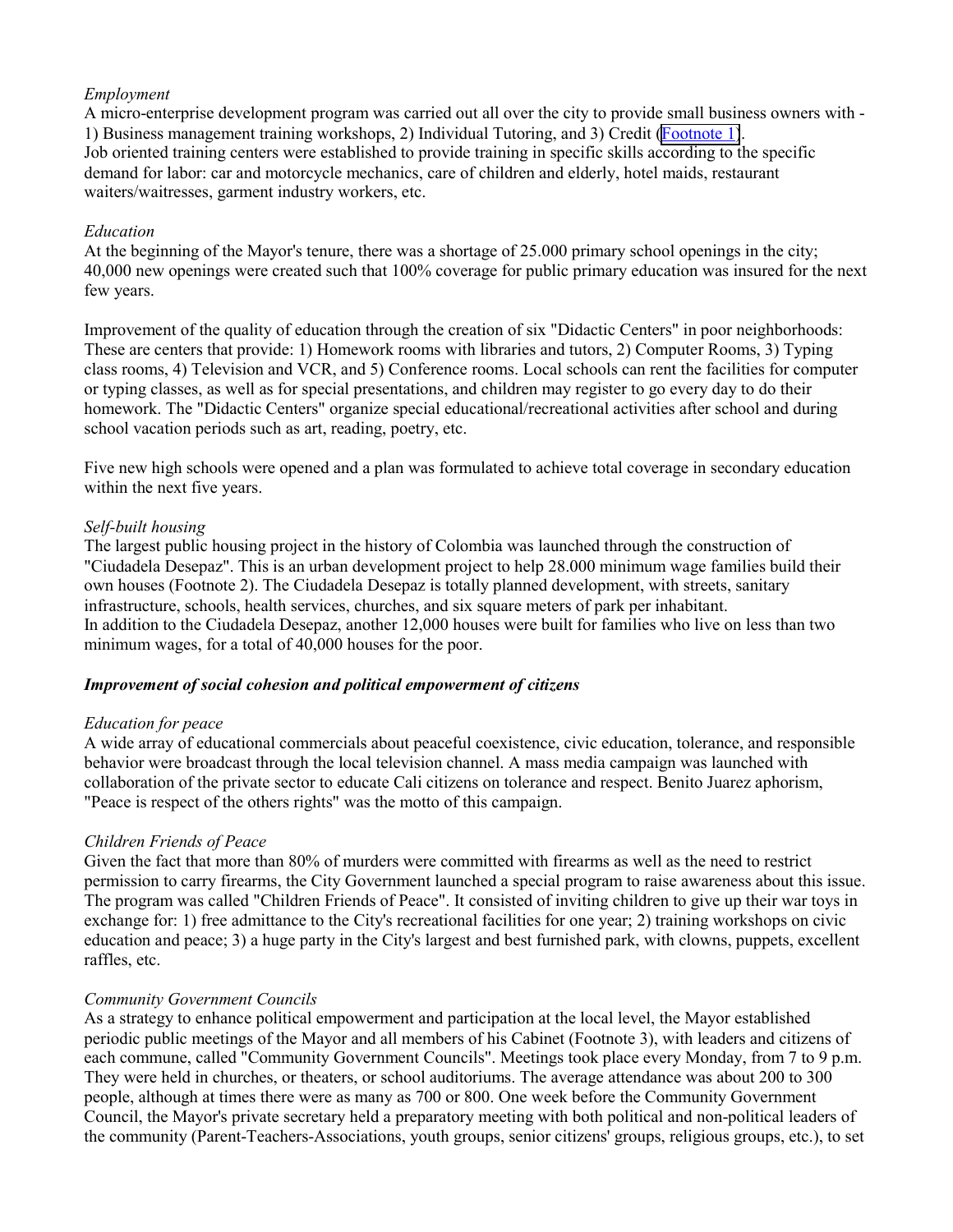the agenda of the public meeting and choose the speakers. At these public meeting, time was also assigned for spontaneous interventions of the public.

To complement the effect of these councils, people were offered workshops on how to survey public works and how the municipal budget was handled, so that they could check the honesty and performance of contractors and public officials. They could report suspicions of corruption either at the Community Government Council, or directly to the Mayor's private secretary. Community Government Councils were held at a different commune each time, so that there were about two per commune per year. They had to be canceled in pre-election periods, as well as in the Christmas season. In addition there were about 12 holidays on Mondays per year in Colombia. *Family Program (Footnote 4)* 

A special program was launched to enhance family and community cohesion. This program assumes that in modern urban settings, the family as an institution is deprived of the power to fulfill its functions. These functions are - 1) Economic: generate the resources to fulfill the material needs of its members; 2) Emotional: provide emotional nurturing and education to its members; 3) Social: Transmission of life, education of children, transmission of cultural values, care of the elderly, etc.

The economic empowerment of the family was addressed through the above mentioned, employment generation efforts. The empowerment of families for the fulfillment of their emotional and social functions was achieved through Workshops for Parents and for schoolteachers. While the enhancement of social cohesion at the local level was addressed through projects aimed at promoting family recreation and table games, enhancing intergeneration interaction and enhancement of interaction between families, schools and communities.

#### *Enhancement of Cultural Roots*

Citywide projects were carried out to reinforce national identity and cultural roots. Special parades and celebration of national and local holidays, promotion of national and local symbols (flags, hymns), local cuisine festivals and contests, kite contests, and other local traditions contests.

#### *Youth Houses*

The opening of seventeen youth houses proved to be an effective way of providing young people from the poorer areas with a safe place to use as their own for parties, meetings, dancing, aerobics, and cultural events. Two popular music orchestras, several theater groups as well as sports teams evolved from the youth houses. After a year of preparation, a six month long Olympic Event took place, including many different sports and involving more than one hundred thousand participants of all sexes and ages.

#### *Special interventions*

#### *High Risk Youth Programs*

The spontaneous offer to give up their weapons by one of the gangs was the starting point of a two month long negotiation process between them and a representative of the City Government. Both sides made requests and commitments. Based on the situation and specific needs of these boys (although there were also a few girls), a program was launched that included the following opportunities -

*1) Employment:* Some of the members of gangs support their mothers and siblings, and all of them need to support themselves. Most of the members of gangs are sexually active and many have children. These gangs received training to form micro-enterprises and became contractors of the City Government in services like cleaning of buildings and markets, gardening, and the upkeep of parks. As an example, a much needed sixkilometer road was built in a very poor area and was paved with cement blocks. A gang was the owner of the cement block factory and members of gangs were hired to lay the blocks.

Public works contractors were invited to include boys involved in the rehabilitation program, among the people they hired for the City's works.

*2) Education:* A special high school program was designed to facilitate the continuation of their education while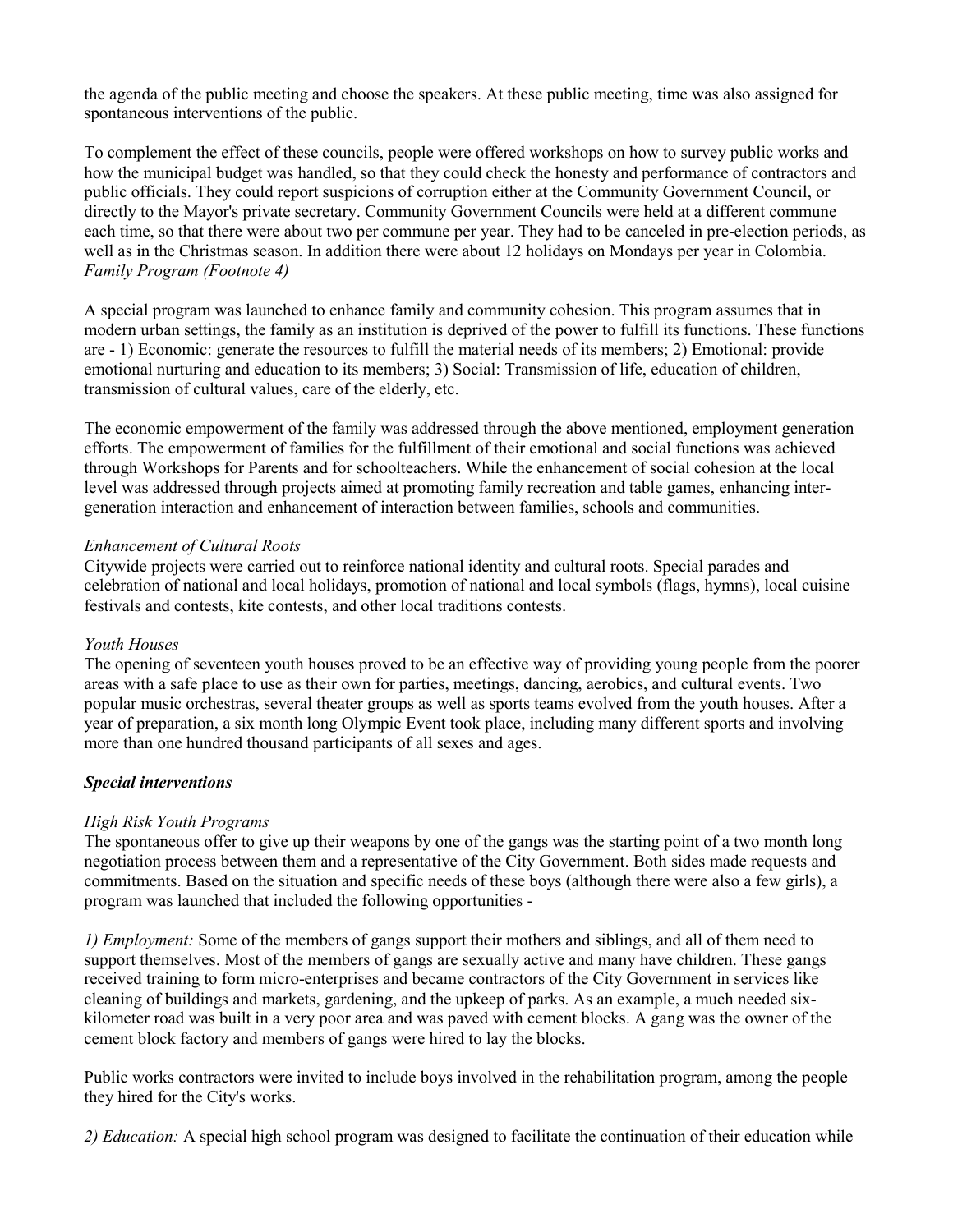working. Young people involved in the program were admitted to the Job Oriented Training Centers and learned skills that allowed them to open private businesses or get jobs. For example, some opened motorcycle and bicycle repair shops.

*3) Group support and mentor guidance:* A team of educators was hired to organize group activities with the highrisk boys and provide them with role models and guidance. These educators were coordinated and directed by a priest belonging to a community with a long tradition of work with young people in difficult circumstances.

*4) Community acceptance:* Community leaders were invited to support the program by helping restore trust between the citizens and the young boys and girls involved in the rehabilitation process. The response of community leaders was very positive; some of the leaders devoted themselves very seriously to supporting the young boys and girls in their effort to become law-abiding citizens.

#### *Social rehabilitation of "La Olla"*

La Olla is a neighborhood in decay located in the center of the city, where social problems such as poverty, drug dealing and consumption, alcoholism, prostitution, family violence, and abandoned children are present at the utmost level of severity. La Olla was also one of the most violent communes of Cali. A special program based on the coordination of a wide array of public, private, and religious institutions was launched, to improve the living conditions of people living in La Olla. A Social Service Center was built, in which all the institutions participating in the project established their programs. It has classrooms and meeting rooms, as well as a fully-equipped health center. Many programs were carried out such as rehabilitation and job training for prostitutes, a "night-care center" for the babies of prostitutes, a special "open school" for street children, and a prostitution prevention program (Footnote 5).

### *Traffic accident prevention*

Descriptive variables for traffic accident deaths were carefully analyzed and appropriate measures were taken. Street and pedestrian overpasses were constructed in critical areas as indicated from analysis of the geographical mapping of accidents. Since epidemiological data indicated that alcohol was involved in many accidents, an aggressive campaign to reduce drunk driving was implemented. The campaign included educational messages and active patrolling particularly during weekends. Blood alcohol levels of suspect drivers were routinely measured. Educational messages stressed the fact that accidents are not a product of bad luck but of reckless conduct. The application of the "semi-dry law" had a strong beneficial impact on the reduction of traffic injuries and homicides - results that were widely publicized.

#### **Discussion and Results**

Traditional thinking in Colombia attributed violence to poverty and, thus, all efforts were directed to ameliorate the poor. Rural development was considered a prerequisite for peace despite the fact that most of the violence in Colombia takes place in the cities. Little could be done until the structural changes needed in Colombian society could take place.

The public health approach avoids the theoretical discussion on the causes of violence and focuses on controlling its risk factors. Not all the risk factors are equally amenable to treatment and priorities need to be established. Measures such as disarmament of civilians and restrictions in the times when alcohol could be sold, do reduce the total homicide rate but do not control violence completely. However, reducing homicides allow the police and judiciary to concetrate on those risk factors that are the most difficult to deal with. Cali reduced the absolute number of homicides by 600 between 1994 and 1998 - a substantial reduction that allowed the attack on other factors including organized crime or modification of cultural patterns. These are factors that require considerable resources and continued effort.

There is no fixed recipe to control violence that can be applied in all contexts. Identification of the specific risk factors operating in a given context is necessary. Experience has shown that factors that operate in Cali may not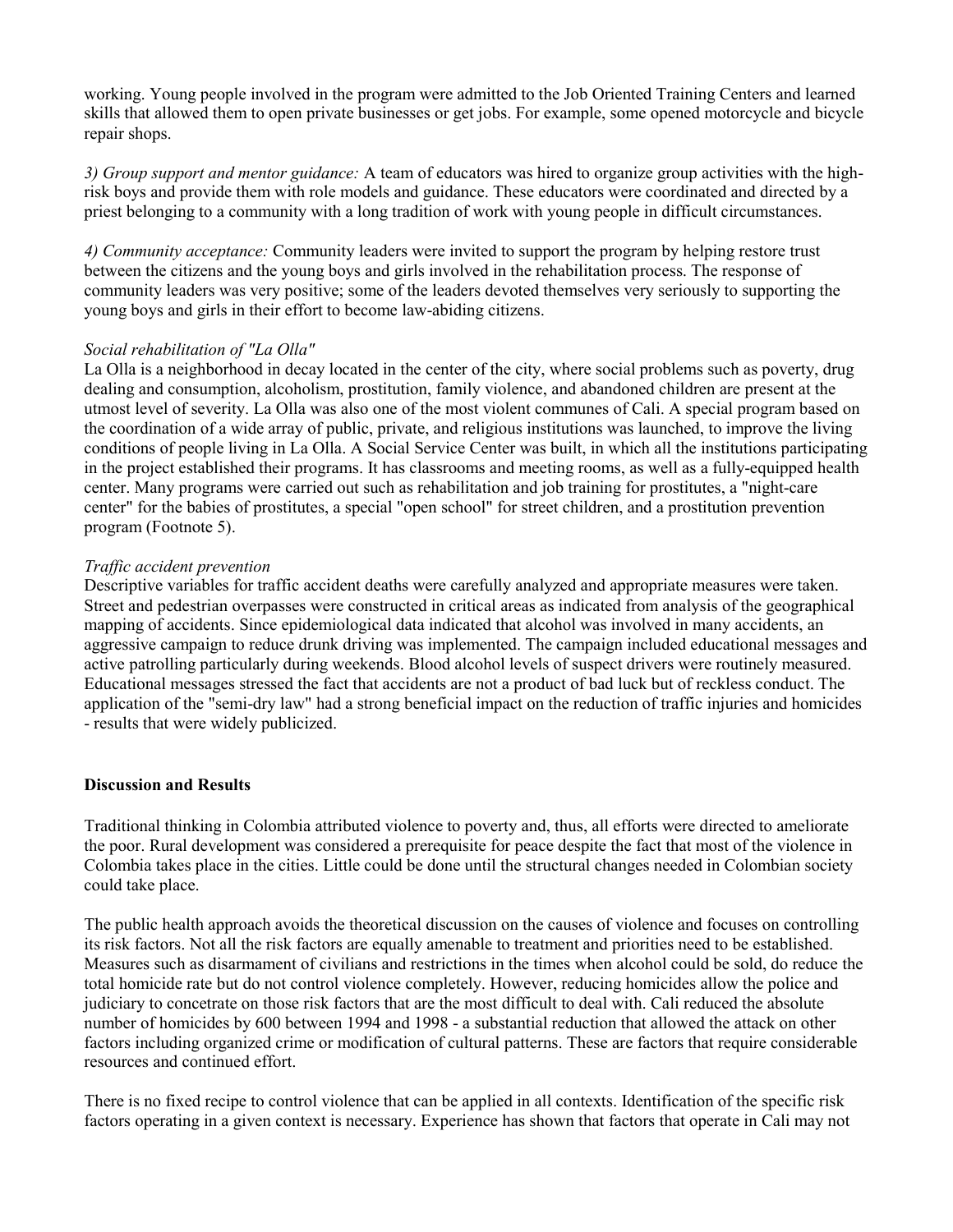be have the same importance in other cities of Colombia.

Results shown in [Graph 4](http://www.jhpdc.unc.edu/Journal41/rggph4.htm) indicate that homicide rates in Cali declined significantly starting in 1995. However, simultaneously with the application of DESEPAZ, many other changes were taking place in Cali. The chiefs of the Cali cartel were imprisoned. Unemployment reached a low of seven percent in 1994 and began to rise in the following years. Since DESEPAZ was not meant to be a controled experiment, we can never be sure of what was the specific contribution of the programs to the general descent of homicide rates in Cali.

Two thirds of homicides occur during week ends and 25% of the homicides victims were intoxicated with alcohol. This data suggest a substantial part of the Cali violence is due to social disorganization. Drug traffic do contribute to homicides in Cali but the most important effect has been an indirect one. In our oppinion, the effect of drug-trafficking has been to let organized crime infiltrate and corrupt the police and the justice systems, thus favoring impunity and social disruption.

The problem of long term continuity of policies is a very important one. In Cali, the application of the restriction of carrying firemarms or selling alcohol has been intermittent. Other programs such as the high risk youth programs were modified substantially. Interestingly enough, the only project that has been kept by all administrations has been that of data collection and information. DESEPAZ has published weekly data since 1993. Violence and crime rates have become the subject of public analysis by the press, the academia, and the private sector. A healthy mechanism of evaluation has evolved and has permitted the universities and private sector to become informed evaluators of the police and the administration.

### *Footnotes*

1 The methodology of this program was developed by the Carvajal Foundation in the late seventies. With support from the Inter-American Development Bank (IDB), it was extended to the whole of Colombia and to other Latin-American countries.

2 This program also applies the "Self-Construction Methodology" developed by the Carvajal Foundation, which was presented as a world model at the HABITAT UN Conference in Istanbul (May, 1996).

3 Compulsory personal attendance of the secretaries; they could send delegates only when out of town or the absolute need to be elsewhere.

4 Prevention of Substance Abuse through the Enhancement of Family and Community Cohesion (Project Financed by the United Nations Drug Control Program (UNDCP).

5 Young girls migrating into the city are lured into prostitution by pimps who pretend to welcome them at the bus station. A welcoming service was established to either help them go back home or help them get trained to earn a living in the city.

# **References**

Batchelow and Wicks.1985. Quoted in Slaby, R.G., W.C. Roedell, D. Arezzo, and K. Hendrix. 1995. Early violence prevention. Washington, DC:National Association for the Education of Young Children.

Carter Center.1994. The Report of the Carter Center Consultation on the Crisis of Children and Firearms. Atlanta, GA:The Carter Center.

Centro de Referencia Nacional sobre violencia.1996. Evaluacisn de la efectividad de las medidas de control adoptadas en Santafk de Bogota en 1995. Boletmn CRNV # 6 (January). Bogota:Instituto Nacional de Medicina Legal y Ciencias Forenses.1996.

Centro de Referencia Nacional sobre violencia. Op. cit.

Cruz, J.M.1997. Presentation made at the meeting on Gang related violence, organized by the Pan-American Health Organization, El Salvador, May 7-9, 1997.

De Roux, F.1994. en la Conferencia de Paho sobre violencia, Washington.

Donnerstein, E., R.G. Slaby, and L.D. Eron.1994. The mass media and youth aggression. In, Reason to Hope. A psychological perspective on violence and youth. Washington, DC:American Psychological Association.